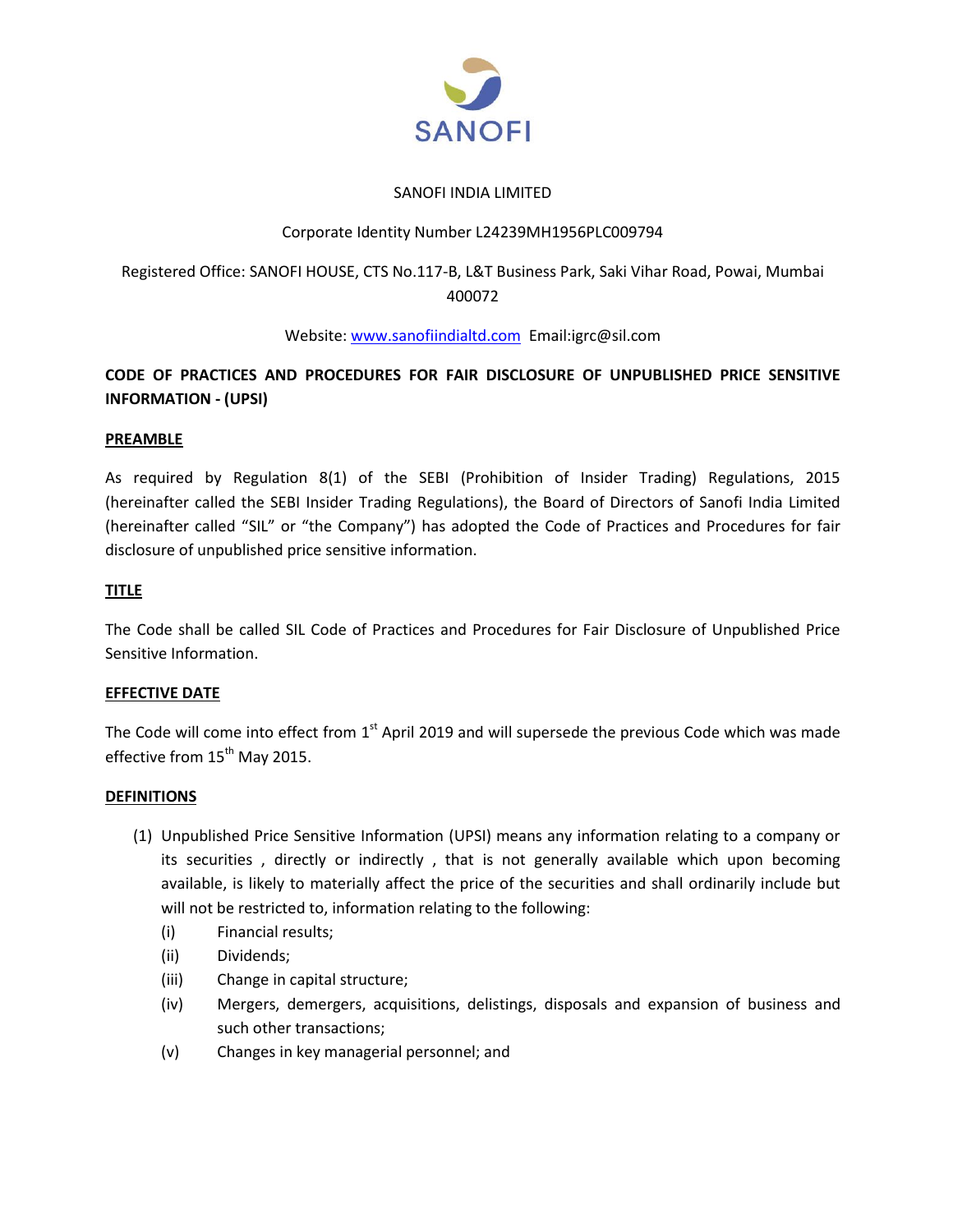- (2) Compliance Officer for the purposes of the SEBI Insider Trading Regulations shall mean the Company Secretary of the Company who shall be responsible for compliance of policies, procedures, maintenance of records, monitoring adherence to the rules for the preservation of Unpublished Price Sensitive Information, monitoring of trades and the implementation of the codes specified in the SEBI Insider Trading Regulations under the overall supervision of the Board of Directors of the Company.
- (3) Chief Investor Relations Officer (CIRO) shall mean the Company Secretary of the Company.

### **Prompt public disclosure of Unpublished Price Sensitive Information**

The Company will comply with all periodic reporting and disclosure requirements contained in the Companies Act, 2013, listing agreements entered into with the stock exchanges on which the Company's securities are listed, the SEBI Insider Trading Regulations and other applicable laws. The Company will make prompt disclosures to the Stock Exchanges on which its securities are listed and also display the same on its website of Unpublished Price Sensitive Information that would impact price discovery no sooner than credible and concrete information comes into being in order to make such information generally available. The Company shall disseminate UPSI uniformly and without any selective disclosure.

### **Prompt disclosure of information that gets disclosed inadvertently or selectively**

The Company shall promptly disseminate UPSI that gets disclosed selectively, inadvertently or otherwise to make such information generally available by informing the Stock Exchanges and also displaying the same on its website.

If any UPSI is inadvertently disclosed without the Company Secretary / CIRO being informed, the same should be communicated to the Company Secretary / CIRO as soon as possible who should then take such action to ensure that such information is generally available.

#### **Appropriate response to queries on news reports**

The Company shall provide appropriate and fair response to queries on news reports and requests for verification of market rumors by regulatory authorities.

#### **Information shared with analysts, research personnel, institutional investors, etc.**

The Company will ensure that the information shared with analysts, research personnel, institutional investors, etc. is not Unpublished Price Sensitive Information.

Alternatively, any unpublished Price Sensitive Information given to analysts/ research personnel/ institutional investors will be made public at the earliest.

# **Transcripts or records of proceedings of meetings or conference calls with analysts, research personnel and investor relations conferences**

Transcripts or records of proceedings of meetings or conference calls with analysts, research personnel and other investor relations conferences will be made available on the Company's website.